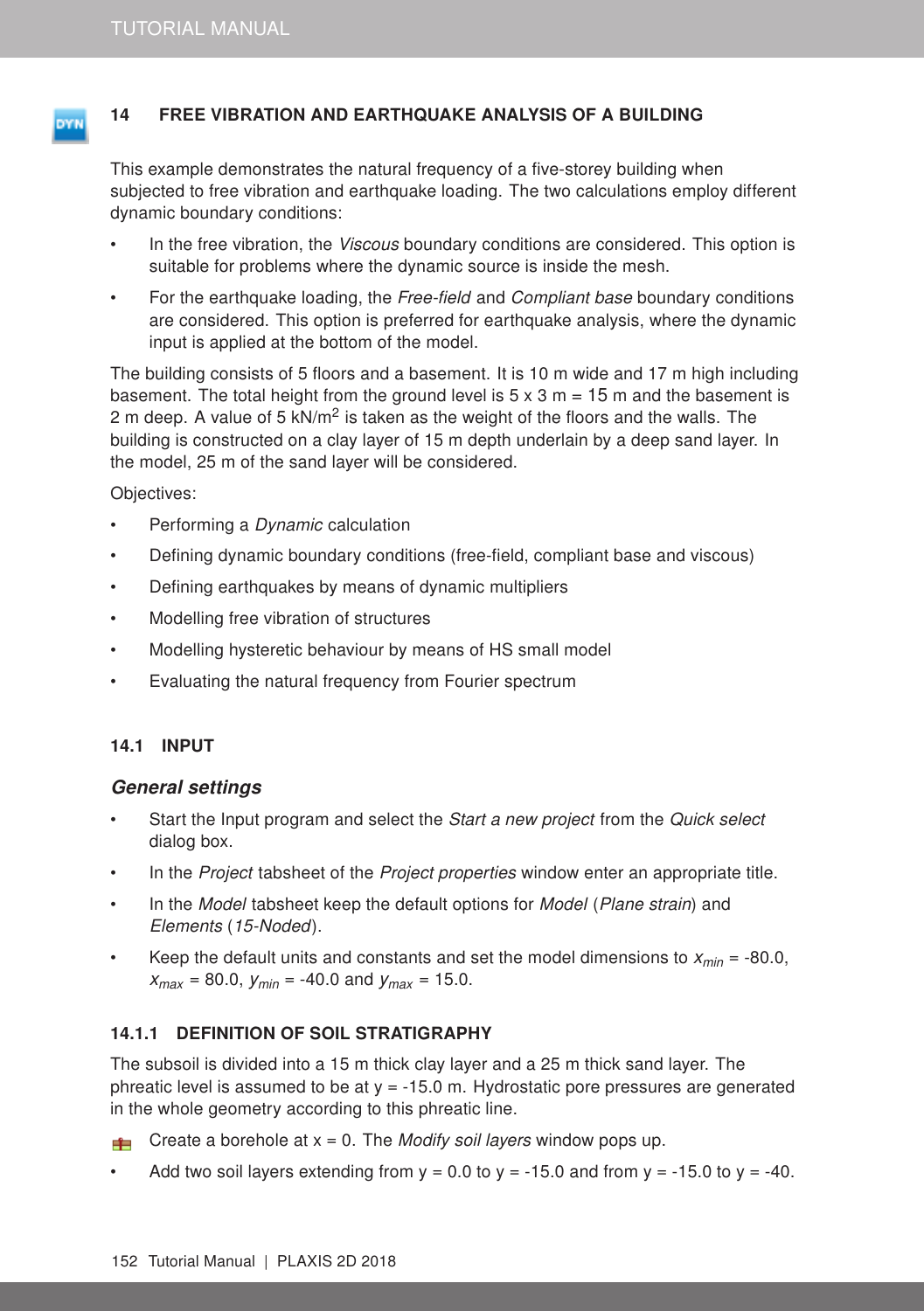



Set the *Head* in the borehole at -15.0 m.

The upper layer consists of mostly clayey soil and the lower one is sandy. Both have HS small model properties. The presence of the groundwater is neglected. The soil layers with HS small model properties have inherent hysteretic damping.

Open the Material sets window. E.

- Create data sets under Soil and interfaces set type according to the information given in Table [14.1.](#page-1-0)
- Assign the material datasets to the corresponding soil layers in the borehole.

| Parameter                                                   | Name                    | Upper clay layer     | Lower sand layer     | Unit              |  |
|-------------------------------------------------------------|-------------------------|----------------------|----------------------|-------------------|--|
| General                                                     |                         |                      |                      |                   |  |
| Material model                                              | Model                   | HS small             | HS small             | ٠                 |  |
| Type of material behaviour                                  | Type                    | Drained              | Drained              |                   |  |
| Soil unit weight above phreatic<br>level                    | $\gamma$ unsat          | 16                   | 20                   | kN/m <sup>3</sup> |  |
| Soil unit weight below phreatic<br>level                    | $\gamma_{\textit{sat}}$ | 20                   | 20                   | kN/m <sup>3</sup> |  |
| Parameters                                                  |                         |                      |                      |                   |  |
| standard<br>Secant stiffness<br>in<br>drained triaxial test | $E_{50}^{ref}$          | $2.0 \cdot 10^{4}$   | $3.0 \cdot 10^{4}$   | kN/m <sup>2</sup> |  |
| Tangent stiffness for primary<br>oedometer loading          | $E_{oed}^{ref}$         | $2.561 \cdot 10^{4}$ | $3.601 \cdot 10^{4}$ | kN/m <sup>2</sup> |  |
| Unloading / reloading stiffness                             | $E_{ur}^{ref}$          | $9.484 \cdot 10^{4}$ | $1.108 \cdot 10^5$   | kN/m <sup>2</sup> |  |
| Power for stress-level dependency<br>of stiffness           | $m$                     | 0.5                  | 0.5                  |                   |  |
| Cohesion                                                    | $C'$ ref                | 10                   | 5                    | kN/m <sup>2</sup> |  |
| Friction angle                                              | $\varphi'$              | 18                   | 28                   | $\circ$           |  |
| Dilatancy angle                                             | $\psi$                  | $\Omega$             | $\Omega$             | $\circ$           |  |
| Shear strain at which $G_s$<br>$=$<br>$0.722G_{0}$          | $\gamma_{0.7}$          | $1.2 \cdot 10^{-4}$  | $1.5 \cdot 10^{-4}$  |                   |  |
| Shear modulus at very small<br>strains                      | $G_0^{ref}$             | $2.7 \cdot 10^{5}$   | $1.0 \cdot 10^{5}$   | kN/m <sup>2</sup> |  |
| Poisson's ratio                                             | $\nu'$ ur               | 0.2                  | 0.2                  |                   |  |

<span id="page-1-0"></span>Table 14.1 Material properties of the subsoil layers

When subjected to cyclic shear loading, the HS small model will show typical hysteretic behaviour. Starting from the small-strain shear stiffness,  $G_0^{\text{ref}}$ , the actual stiffness will decrease with increasing shear. Figures [14.2](#page-2-0) and [14.3](#page-2-1) display the Modulus reduction curves, i.e. the decay of the shear modulus with strain. The upper curve shows the secant shear modulus and the lower curve shows the tangent shear modulus.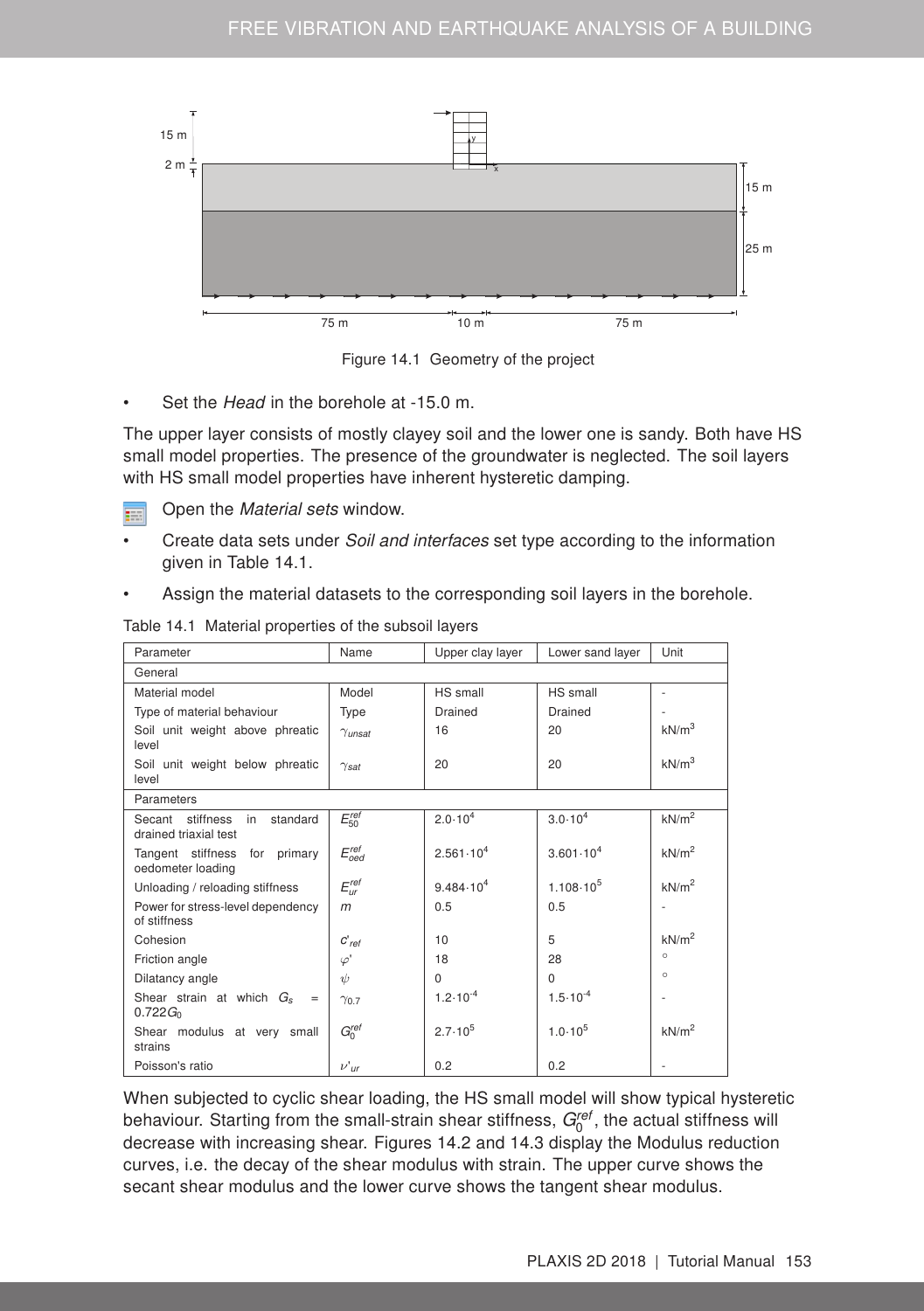

<span id="page-2-0"></span>Figure 14.2 Modulus reduction curves for the upper clayey layer



<span id="page-2-1"></span>Figure 14.3 Modulus reduction curve for the lower sandy layer

In the HS small model, the tangent shear modulus is bound by a lower limit, *Gur* .

$$
G_{ur}=\frac{E_{ur}}{2(1+\nu_{ur})}
$$

The values of  $G_{ur}^{ref}$  for the *Upper clay layer* and Lower sand layer and the ratio to  $G_0^{ref}$  are shown in Table [14.2.](#page-2-2) This ratio determines the maximum damping ratio that can be obtained.

<span id="page-2-2"></span>Table 14.2  $G_{\textit{ur}}$  values and ratio to  $G_0^{\textit{rel}}$ 

| Parameter                                | Unit     | clayey<br>Upper<br>layer | sandy<br>Lower<br>layer |
|------------------------------------------|----------|--------------------------|-------------------------|
| Gur                                      | $kN/m^2$ | 39517                    | 41167                   |
| $G_0^{ref}$<br>$\sim$<br>$G_{\text{Uf}}$ | ٠        | 6.75                     | 2.5                     |

Figures [14.4](#page-3-0) and [14.5](#page-3-1) show the damping ratio as a function of the shear strain for the material used in the model. For a more detailed description and elaboration from the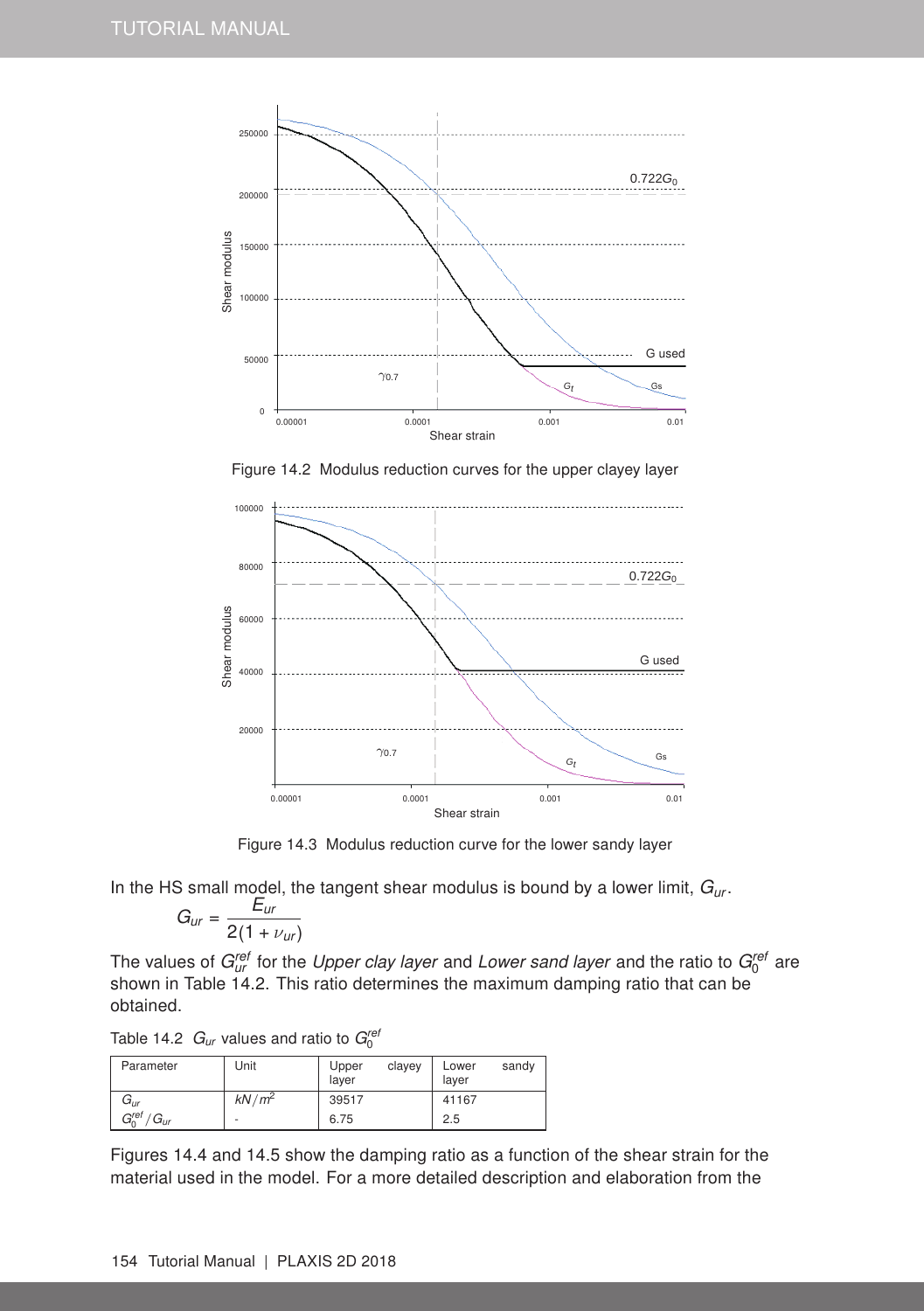modulus reduction curve to the damping curve can be found in the literature<sup>\*</sup>.

![](_page_3_Figure_2.jpeg)

<span id="page-3-0"></span>![](_page_3_Figure_3.jpeg)

![](_page_3_Figure_4.jpeg)

<span id="page-3-1"></span>Figure 14.5 Damping curve for the lower sand layer

## 14.1.2 DEFINITION OF STRUCTURAL ELEMENTS

The structural elements of the model are defined in the Structures mode.

## **Building**

The building consists of 5 floors and a basement. It is 10 m wide and 17 m high including the basement. A value of 5 kN/m<sup>2</sup> is taken as the weight of the floors and the walls. The total height from the ground level is  $5 \times 3$  m = 15 m and the basement is 2 m deep. To define the structure:

- Create the vertical walls of the building passing through (-5.0 0.0) to (-5.0 15.0) and Ť through (5.0 0.0) to (5.0 15.0).
- Use the same feature to define the vertical walls of the basement passing through (-5.0 -2.0) to (-5.0 0.0) and through (5.0 -2.0) to (5.0 0.0).
- Define the floors and the basement of the building as plates passing through (-5.0  $-2.0$ ) to  $(5.0 - 2.0)$ ,  $(-5.0 \ 0.0)$  to  $(5.0 \ 0.0)$ ,  $(-5.0 \ 3.0)$  to  $(5.0 \ 3.0)$ ,  $(-5.0 \ 6.0)$  to  $(5.0 \ 6.0)$ , (-5.0 9.0) to (5.0 9.0), (-5.0 12.0) to (5.0 12.0) and (-5.0 15.0) to (5.0 15.0).

<span id="page-3-2"></span><sup>∗</sup> Brinkgreve, R.B.J., Kappert, M.H., Bonnier, P.G. (2007). Hysteretic damping in small-strain stiffness model. In Proc. 10th Int. Conf. on Comp. Methods and Advances in Geomechanics. Rhodes, Greece, 737 − 742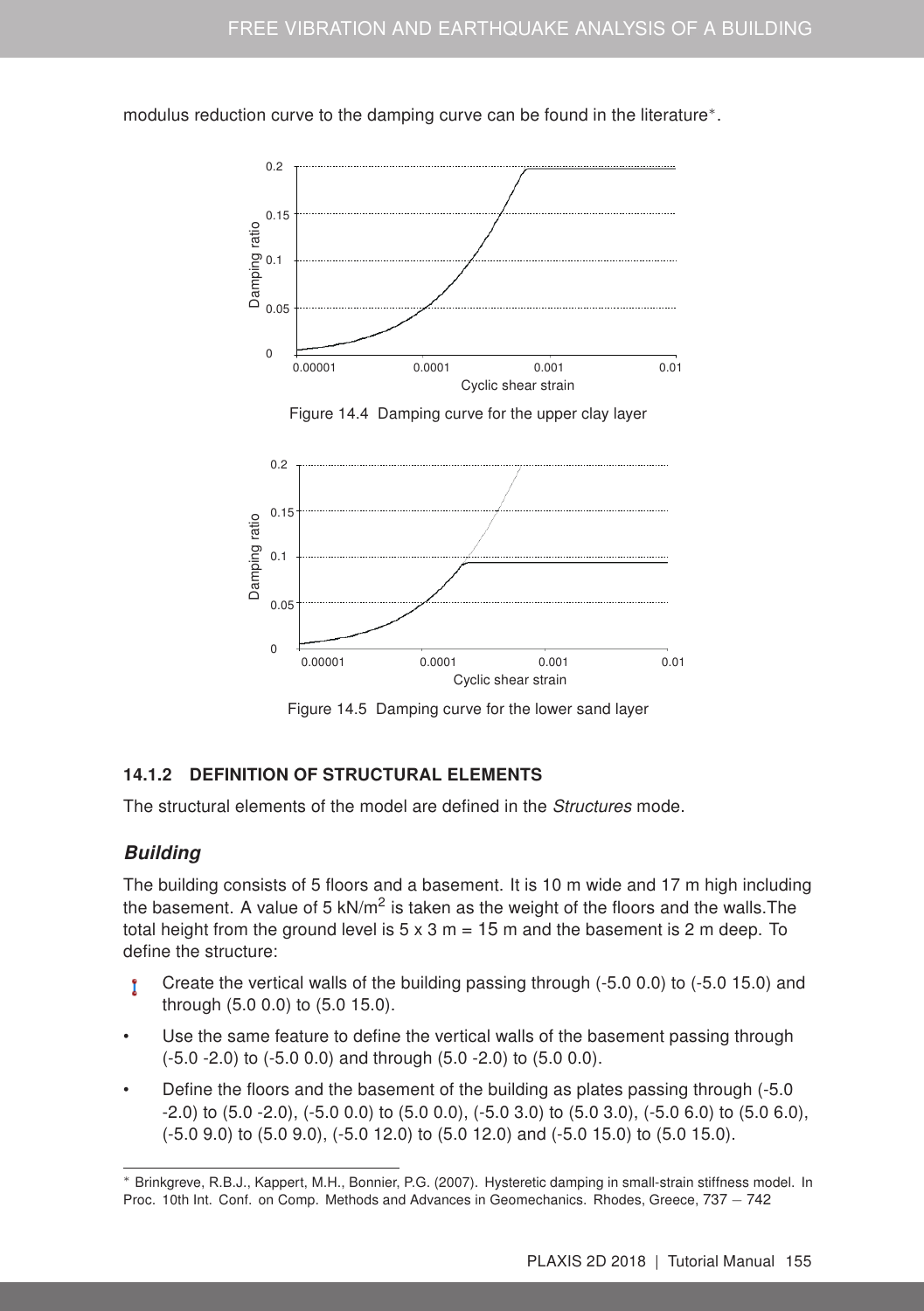The plates, representing the walls and the floors in the building, are considered to be linear elastic. Note that two different material datasets are used, one for the basement and the other for the rest of the building. The physical damping in the building is simulated by means of Rayleigh damping. A description of Rayleigh damping parameters is given in Section [6.1.1](#page--1-0) of the [Reference Manual.](#page-0-0)

![](_page_4_Picture_2.jpeg)

<span id="page-4-0"></span>Define the material datasets for the structural elements in the building according to Table [14.3.](#page-4-0)

Table 14.3 Material properties of the building (plate properties)

| Parameter         | Name     | Rest of building    | <b>Basement</b>     | Unit      |
|-------------------|----------|---------------------|---------------------|-----------|
| Material type     | Type     | Elastic; Isotropic  | Elastic; Isotropic  |           |
| Normal stiffness  | EA       | $9.0.10^{6}$        | $1.2 \cdot 10^{7}$  | kN/m      |
| Flexural rigidity | ΕI       | $6.75 \cdot 10^{4}$ | $1.6 \cdot 10^{5}$  | $kNm^2/m$ |
| Weight            | W        | 10                  | 20                  | kN/m/m    |
| Poisson's ratio   | $\nu$    | 0.0                 | 0.0                 |           |
| Rayleigh damping  | $\alpha$ | 0.2320              | 0.2320              |           |
|                   | B        | $8.0 \cdot 10^{-3}$ | $8.0 \cdot 10^{-3}$ |           |

- Assign the *Basement* material dataset to the vertical plates (2) and the lowest horizontal plate (all under the ground level) in the model.
- Assign the Rest of the building material dataset to the remaining plates in the model.
- Use the Node-to-node anchor feature to define the column at the centre of the building connecting consecutive floors, (0.0 -2.0) to (0.0 0.0), (0.0 0.0) to (0.0 3.0), (0.0 3.0) to (0.0 6.0), (0.0 6.0) to (0.0 9.0), (0.0 9.0) to (0.0 12.0) and (0.0 12.0) to (0.0 15.0).
- Define the properties of the anchor according to Table [14.4](#page-4-1) and assign the material dataset to the anchors in the model.

<span id="page-4-1"></span>Table 14.4 Material properties of the node-to-node anchor

| Parameter            | Name                 | Column             | Unit |
|----------------------|----------------------|--------------------|------|
| Material type        | Type                 | Elastic            |      |
| Normal stiffness     | EА                   | $2.5 \cdot 10^{6}$ | kN   |
| Spacing out of plane | L <sub>spacing</sub> | 3.0                | m    |

- $\frac{t_1+t_2}{t_2+t_3}$  Define an interface to model the interaction between soil and building around the basement floor.
- Create a point load at the top left corner of the building. ★.
- Specify the components of the load as (10.0 0.0).

### Loads

A static lateral force of 10 kN/m is applied laterally at the top left corner of the building. To create the load:

- Create a point load at the top left corner of the building. ż
- Specify the components of the load as (10.0 0.0).

The earthquake is modelled by imposing a prescribed displacement at the bottom boundary. To define the prescribed displacement:

 $\sqrt[n]{\ }$  Define a prescribed displacement at the bottom of the model, through (-80.0 -40.0)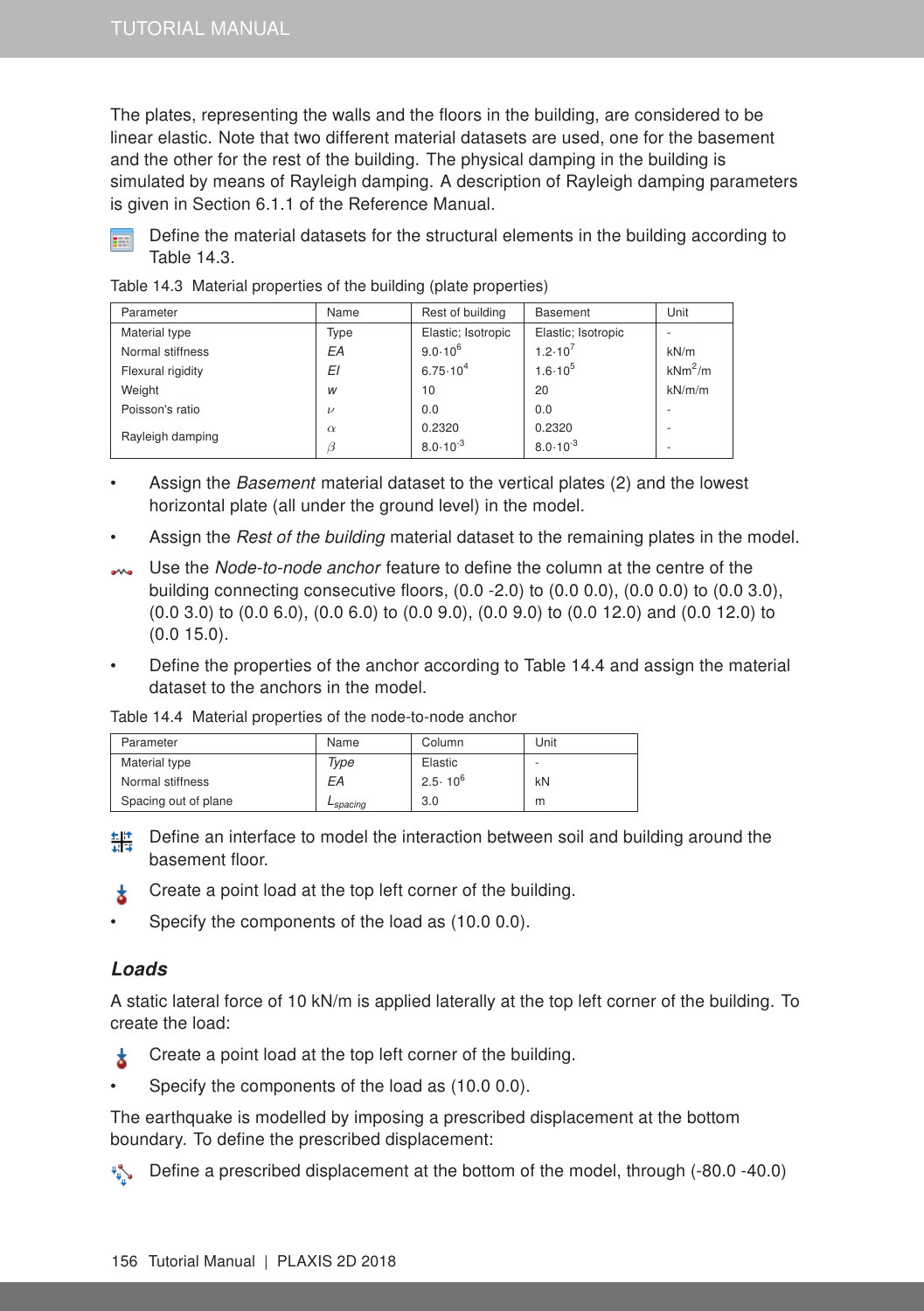and (80.0 -40.0).

Set the x-component of the prescribed displacement to Prescribed and assign a value of 1.0. The y-component of the prescribed displacement is Fixed. The default distribution (Uniform) is valid.

To define the dynamic multipliers for the prescribed displacement:

- Expand the Dynamic displacement
- F Click the *Multiplier\_x* drop down menu and click on the appearing plus button. The Multipliers window pops up and a new displacement multiplier is automatically added.
- From the Signal drop-down menu select the Table option.
- The file containing the earthquake data is available in the PLAXIS knowledge base (http://kb.plaxis.nl/search/site/smc). Copy all the data to a text editor file (e.g. Notepad) and save the file in your computer with the extension .smc.
- In the *Multipliers* window click the *Open* button and select the saved *smc* file. In the Import data window select the Strong motion CD-ROM files option from the Parsing method drop-down menu and press OK to close the window.
- Select the Acceleration option in the Data type drop-down menu.
- Select the *Drift correction* options and click *OK* to finalize the definition of the multiplier. The defined multiplier is displayed (Figure [14.6\)](#page-6-0).

#### Create interfaces on the boundary

Free-field and Compliant base boundaries require the creation of interface elements along the vertical and bottom boundaries of the model in the Structures mode. The interface elements must be added inside the model, else the Free-field and Compliant base boundary conditions are ignored. To define the interfaces:

Click the Create interfaces on the boundary button to automatically generate the E., E interfaces at the boundary of the model.

The geometry of the model is shown in Figure [14.7.](#page-6-1)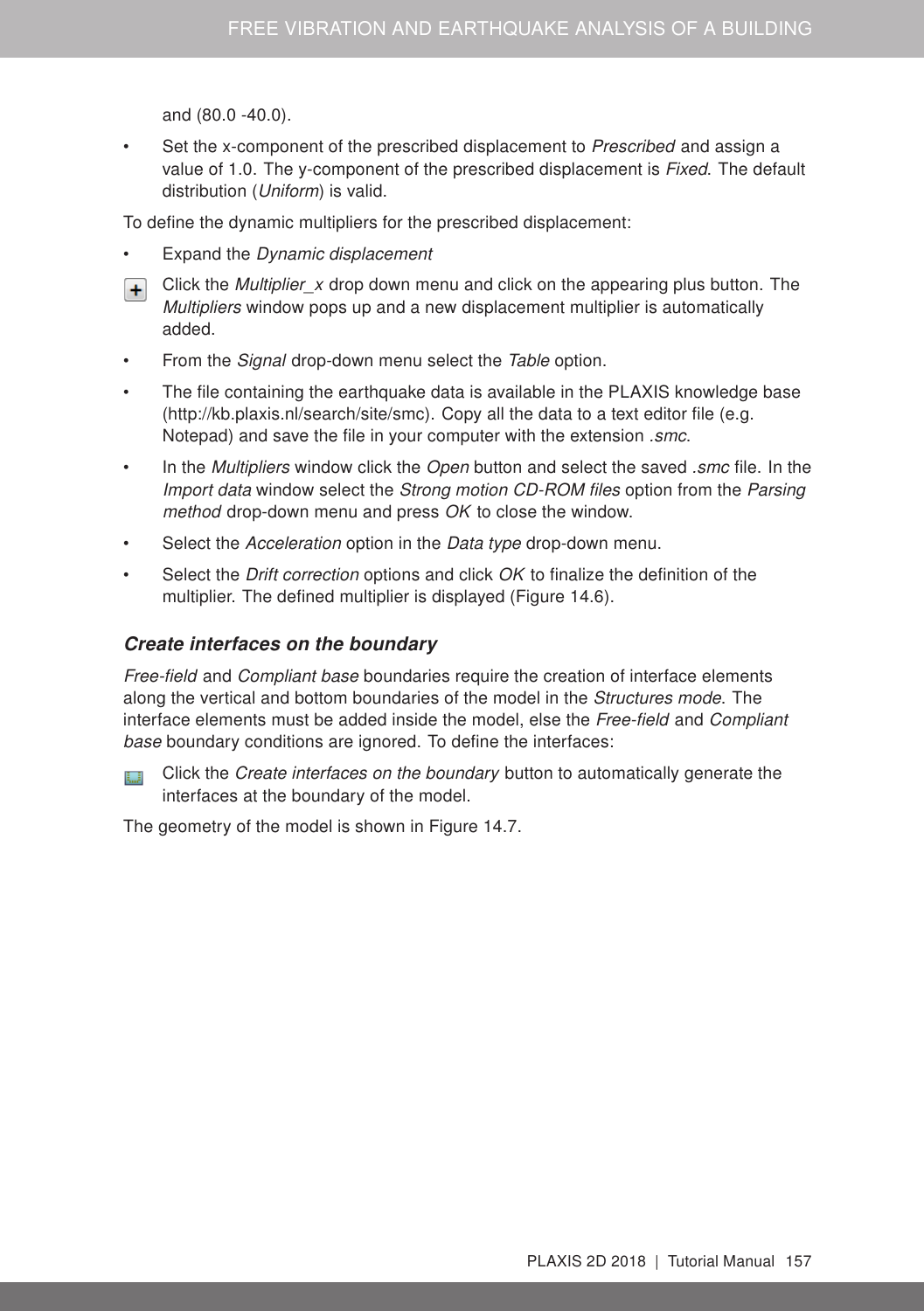![](_page_6_Figure_1.jpeg)

<span id="page-6-0"></span>Figure 14.6 Dynamic multipliers window

![](_page_6_Figure_3.jpeg)

<span id="page-6-1"></span>Figure 14.7 Geometry of the model

### 14.2 MESH GENERATION

- Proceed to the Mesh mode.
- Click the Generate mesh button. Set the element distribution to Fine. **D**
- View the generated mesh. The resulting mesh is shown in Figure [14.8.](#page-7-0)  $\mathbf{Q}$
- Click on the Close tab to close the Output program.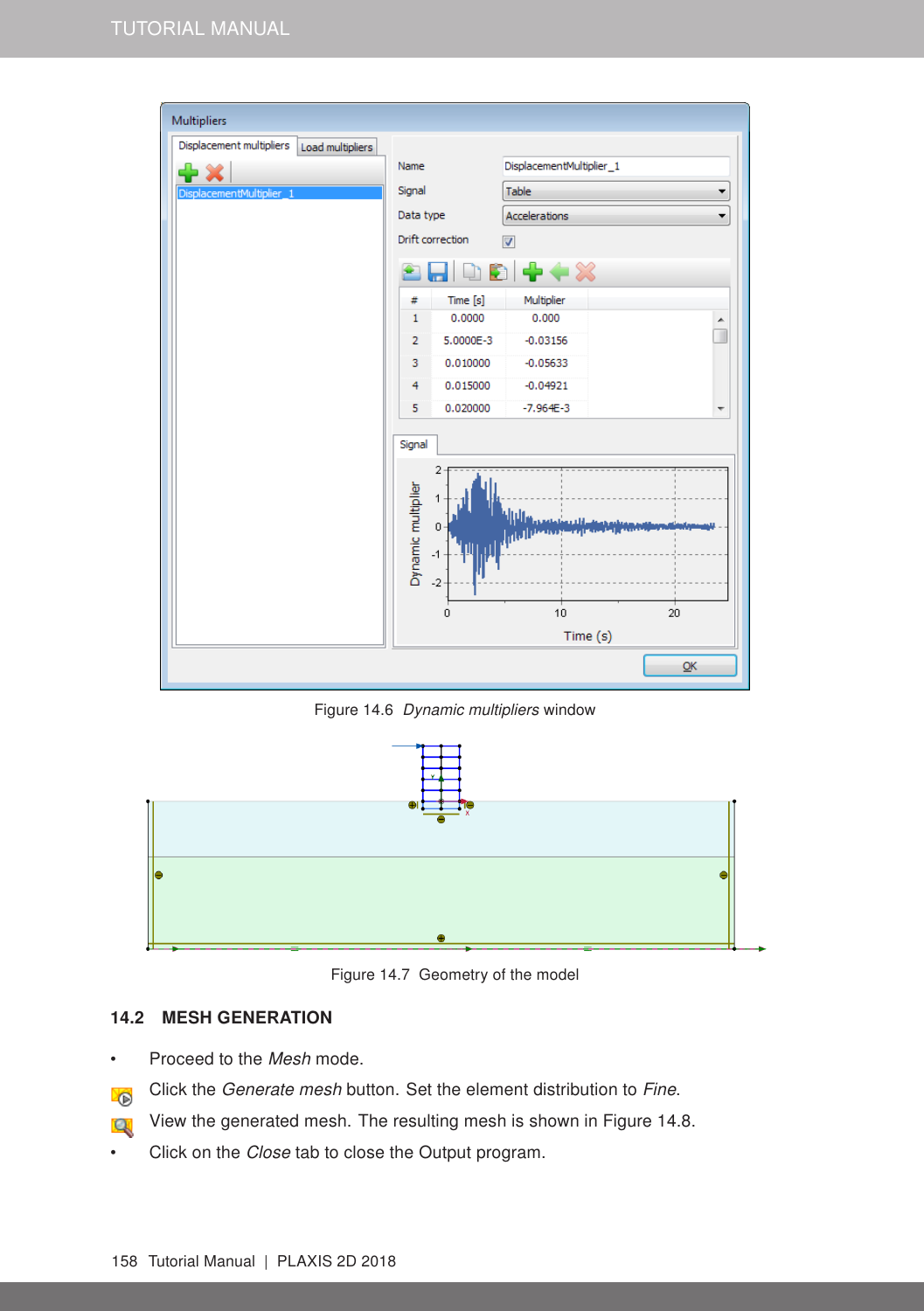![](_page_7_Figure_1.jpeg)

<span id="page-7-0"></span>Figure 14.8 The generated mesh

## 14.3 CALCULATIONS

The calculation process consists of the initial conditions phase, simulation of the construction of the building, loading, free vibration analysis and earthquake analysis.

# Initial phase

- Click on the Staged construction tab to proceed with definition of the calculation phases.
- The initial phase has already been introduced. The default settings of the initial phase will be used in this tutorial.
- In the *Staged construction* mode check that the building and load are inactive (Figure [14.9\)](#page-7-1).

![](_page_7_Figure_9.jpeg)

<span id="page-7-1"></span>Figure 14.9 Initial phase

## Phase 1 - Building

- $\frac{1}{2}$  Add a new phase (Phase\_1). The default settings of the added phase will be used for this calculation phase.
- In the *Staged construction* mode construct the building (activate all the plates, the interfaces and the anchors) and deactivate the basement volume (Figure [14.10\)](#page-8-0).

# Phase 2 - Excitation

Add a new phase (Phase\_2).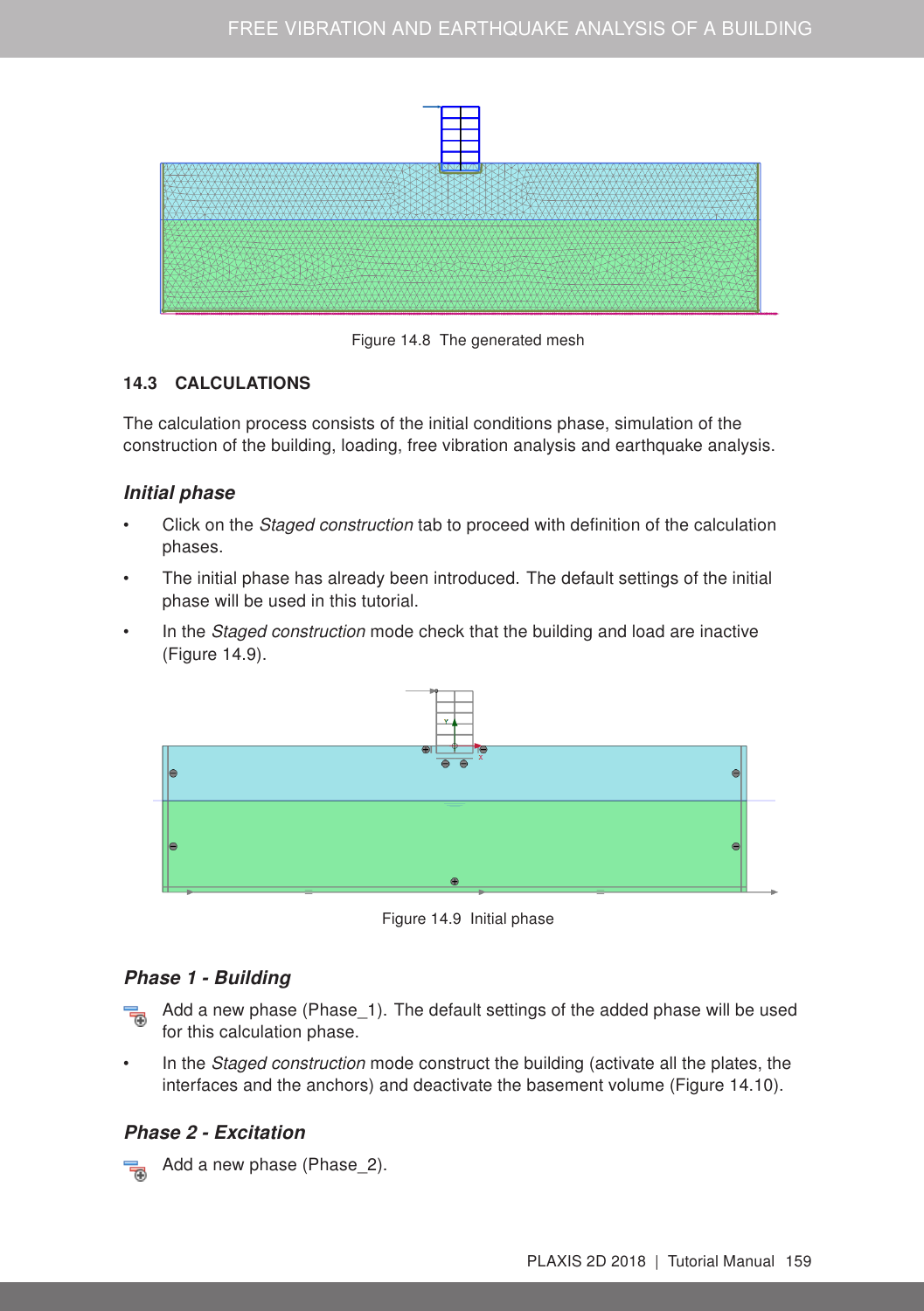![](_page_8_Figure_1.jpeg)

<span id="page-8-0"></span>Figure 14.10 Construction of the building

- In the Phases window select the Reset displacement to zero in the Deformation control parameters subtree. The default values of the remaining parameters will be used in this calculation phase.
- In the *Staged construction* mode activate the load. The value of the load is already defined in the Structures mode.

### Phase 3 - Free vibration

- Add a new phase (Phase 3). 帚
- In the Phases window select the Dynamic option as Calculation type. ∧∧
- Set the *Dynamic time interval* parameter to 5 sec.
- In the *Staged construction* mode release (deactivate) the point load.
- In the Model explorer expand the Model conditions subtree.
- Expand the Dynamics subtree. Check the boundary conditions BoundaryXMin, BoundaryXMax and BoundaryYMin are viscous (Figure [14.11\)](#page-9-0) which is the default option.

Hint: For a better visualisation of the results, animations of the free vibration and earthquake can be created. If animations are to be created, it is advised to window.

#### Phase 4 - Earthquake

70 Add a new phase (Phase 4).

- In the Phases window set the Start from phase option to Phase 1 (construction of building).
- Select the Dynamic option as Calculation type.
- Set the Dynamic time interval parameter to 20 sec.
- Select the Reset displacement to zero in the Deformation control parameters subtree. The default values of the remaining parameters will be used in this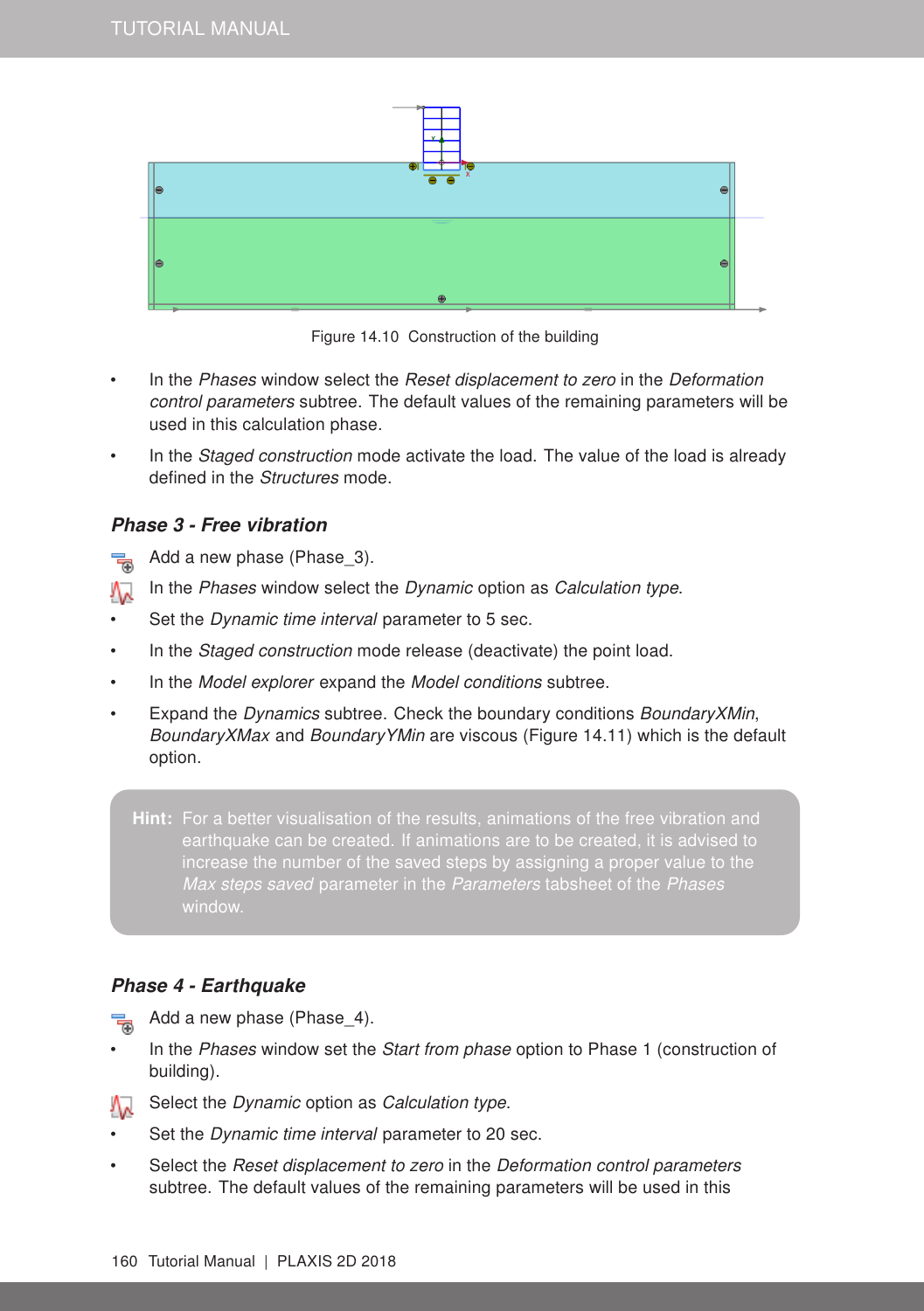![](_page_9_Figure_1.jpeg)

<span id="page-9-0"></span>Figure 14.11 Boundary conditions for Dynamic calculations

calculation phase.

- In the Model explorer expand the Model conditions subtree.
- Expand the Dynamics subtree. Set the BoundaryXMin and BoundaryXMax to Free-field. Set the BoundaryYMin to Compliant base (Figure [14.12\)](#page-10-0).
- Interface elements do not need to be active to enable the use of Free-field or Compliant base boundaries.
- In the *Model explorer* activate the *Line displacements* and its dynamic component. Make sure that the value of *ux*,*start*,*ref* is set to 0.5 m. Considering that the boundary condition at the base of the model will be defined using a Compliant base, the input signal has to be taken as half of the bedrock (within) motion.
- Select a point at the top of the building for curves  $(0.0 15.0)$ .
- **T<sub>ry</sub>** Calculate the project.

![](_page_9_Picture_10.jpeg)

Save the project.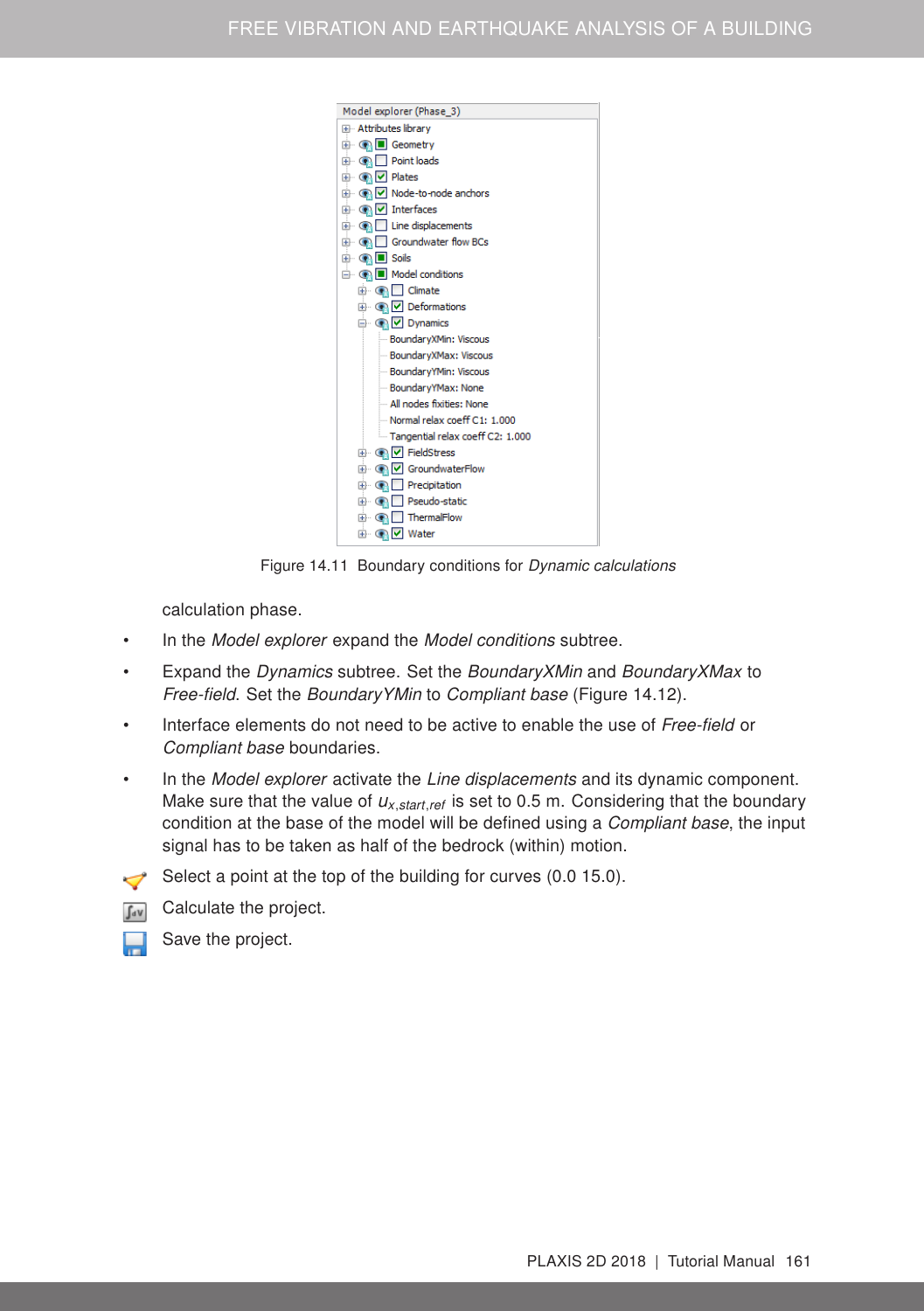![](_page_10_Picture_1.jpeg)

Figure 14.12 Boundary conditions for Dynamic calculations (Phase\_4)

#### <span id="page-10-0"></span>14.4 RESULTS

Figure [14.13](#page-10-1) shows the deformed structure at the end of the Phase 2 (application of horizontal load).

![](_page_10_Figure_5.jpeg)

<span id="page-10-1"></span>Figure 14.13 Deformed mesh of the system

Figure [14.14](#page-11-0) shows the time history of displacements of the selected points A (0 15) for the free vibration phase. It may be seen from the figure that the vibration slowly decays with time due to damping in the soil and in the building.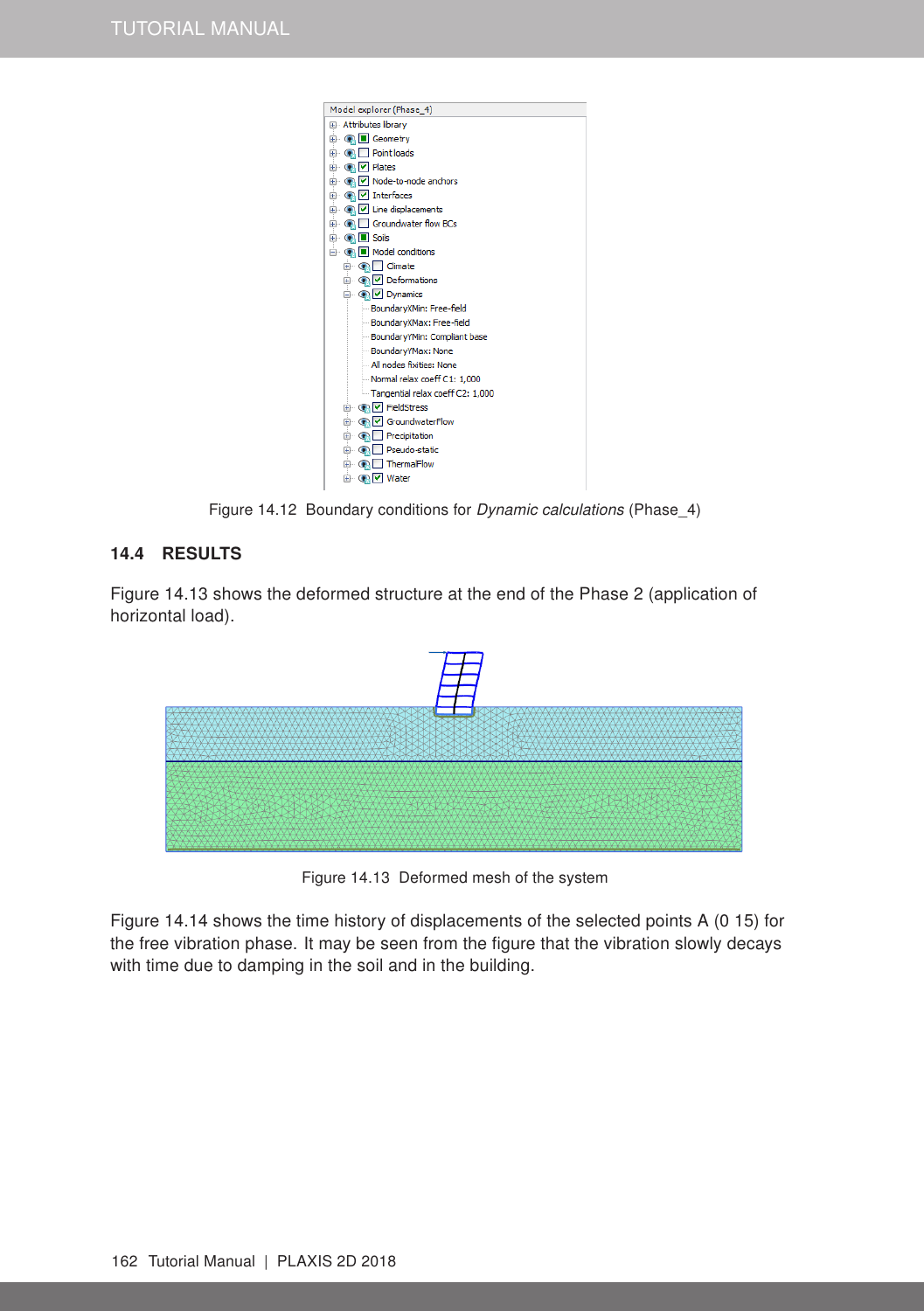![](_page_11_Figure_1.jpeg)

<span id="page-11-0"></span>Figure 14.14 Time history of displacements at selected points

In the Fourier tabsheet of the Curve generation window select the Power (spectrum) and click  $OK$  to create the plot. The plot is shown in Figure [14.15.](#page-11-1) From this figure it can be evaluated that the dominant building frequency is around 1 Hz.

![](_page_11_Figure_4.jpeg)

<span id="page-11-1"></span>Figure 14.15 Frequency representation (spectrum)

Figure [14.16](#page-12-0) shows the time history of the lateral acceleration of the selected points A (0 15) for the earthquake phase (dynamic analysis). For a better visualisation of the results animations of the free vibration and earthquake can be created.